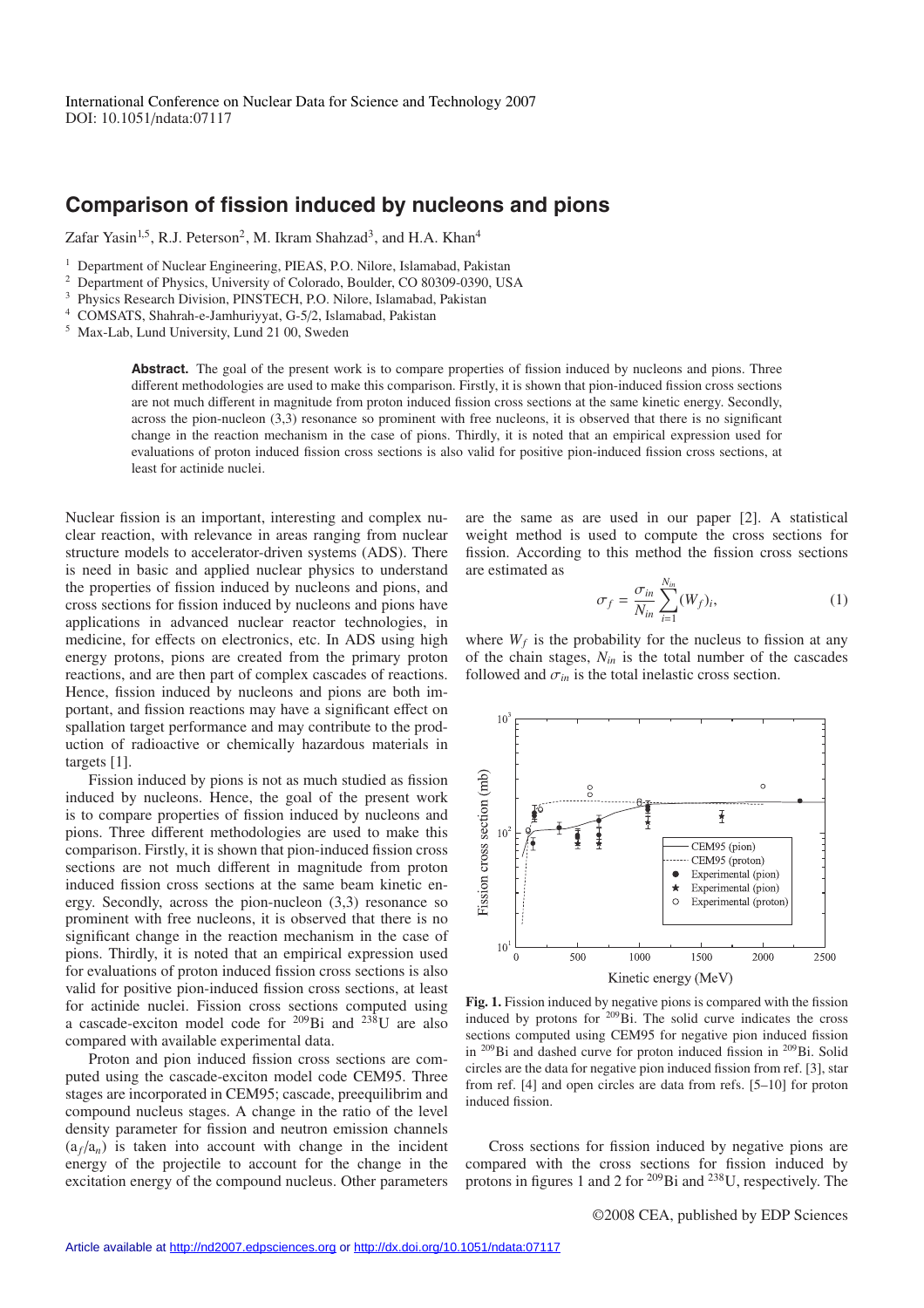

**Fig. 2.** As figure 1, but for <sup>238</sup>U. Solid circles show the experimental data for negative pion induced fission from ref. [11] whereas open circles are the experimental data from refs. [9, 10, 12–15] for proton induced fission.

ratio of the level density parameter used lies in the range 1.19– 1.06 for negative pion fission in  $^{209}$ Bi, 1.21–1.058 for proton induced fission in  $209\,\text{Bi}$  and is 1.17 for  $238\,\text{U}$ . It can be seen that negative pion induced fission cross sections are not much different in magnitude from the proton induced fission cross sections. For  $^{209}$ Bi, below 1 GeV the differences observed between pion and proton induced fission are reported by the calculations with CEM95.

To compare pion induced fission with nucleon induced fission, an empirical analysis for positive pion induced fission cross sections is performed, based on the well known expression that has been used for proton induced fission cross sections [1]. The pion cross sections are taken to be given by

$$
\sigma_f(E_p) = P_1 \left\{ 1 - \exp \left[ -P_3 \left( E_p - P_2 \right) \right] \right\} \times \left( 1 - P_4 \ln E_p \right), (2)
$$

where  $\sigma_f$  is the fission cross section (mb),  $E_p$  is the incident proton or pion kinetic energy (MeV) and  $P_1$ ,  $P_2$ ,  $P_3$ , are fitting parameters known as the saturation cross section, the apparent threshold-energy and the increasing rate, respectively.  $P_4$  is the parameter introduced [1] in order to reproduce the decrease of fission cross sections at high energies. The parameters P*<sup>i</sup>* for protons have been determined using equation (5) of ref. [1] for Bi and P<sub>1</sub>for <sup>238</sup>U is determined from equation (6) of ref. [1]; other parameters are taken from table 3 of ref. [1]. All of these are deduced from proton-induced fission, and are here used to compute the pion cross sections shown below.

Calculated cross sections for fission induced by positive pions in  $209\text{Bi}$  and  $238\text{U}$  are shown in figures  $3$  and 4, respectively, along with use of the proton parameters in the empirical expression above. The cross sections are also compared with the experimental data. The ratio of the level density parameter used in CEM lies in the range 1.19–1.057 for  $^{209}$ Bi and 1.19–1.07 for  $^{238}$ U. In the case of  $^{209}$ Bi, there is pronounced disagreement between the pion data and the expectation from proton parameters at lower energies, but there is good agreement at higher energies. At low energies,



Fig. 3. Fission cross sections induced by positive pions in <sup>209</sup>Bi from the present CEM calculations and from use of the empirical expression (2) found for protons are shown as solid and dotted curves, respectively. Fission cross sections are compared with the experimental data, shown as solid squares, solid circles and stars from refs. [11, 16–19], respectively.



**Fig. 4.** As figure 3, but for 238U. Fission cross sections are compared with the experimental data as solid squares, from ref. [11].

the pion "true absorption" mechanism may be important, but not possible for protons. For 238U there is good matching of the cross sections.

Recently [2, 19] fission cross sections and fission probabilities have been calculated for positive and negative pion induced fission of different heavy nuclei in small steps across the (3,3) resonance to observe any possible resonant effects in complex nuclei across this sensitive region. The lack of any pronounced resonant peak indicates that there is no significant change in the reaction mechanism in this important energy range.

On the basis of the three different methodologies: magnitudes of fission cross sections, use of an empirical relation analysis, and fission across the (3,3) resonance, we can conclude that pion induced fission is similar to nucleon induced fission, except at low pion energies. This is due to the fact